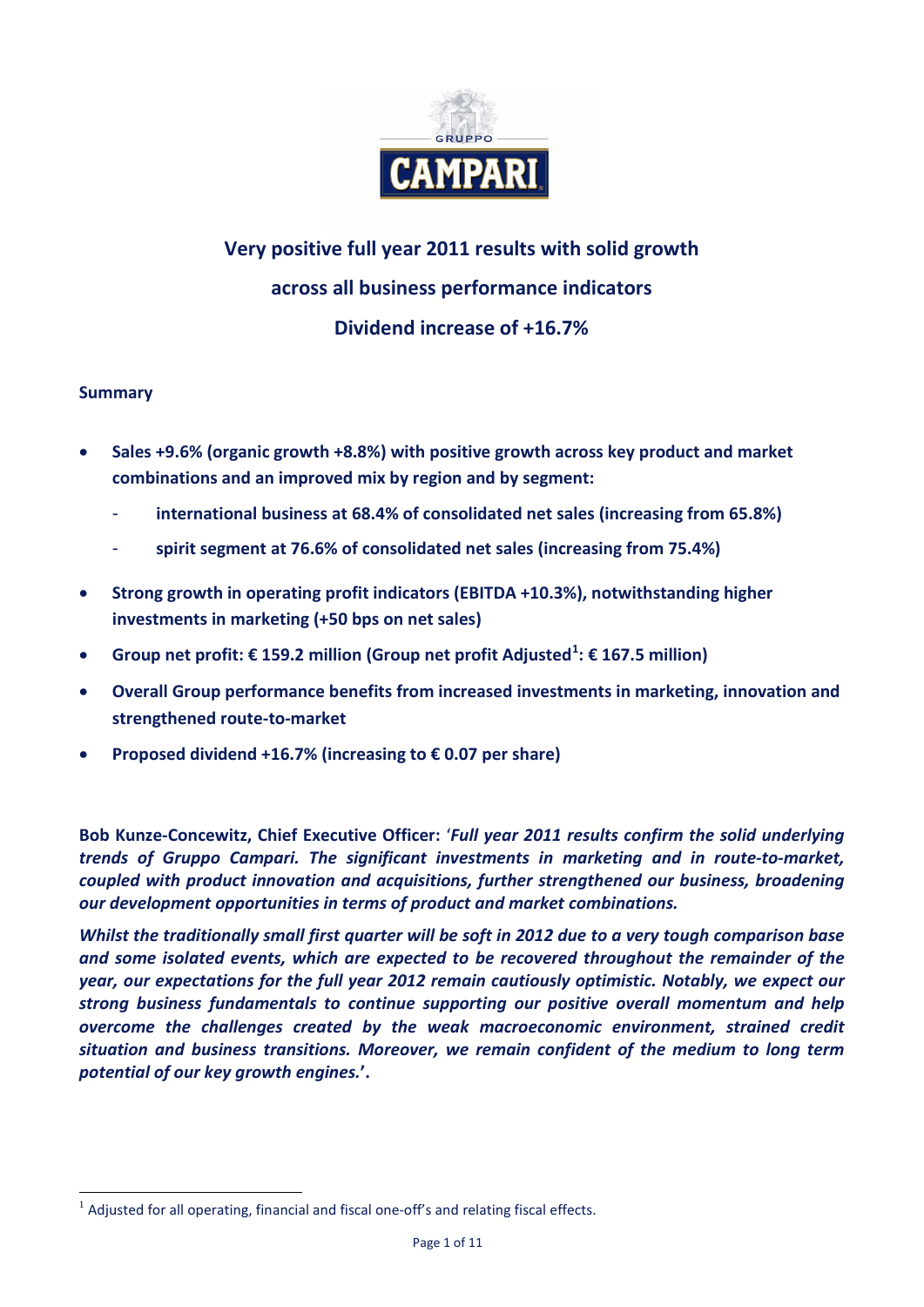**Milan, March 12, 2012** - The Board of Directors of Davide Campari-Milano S.p.A. (Reuters CPRI.MI - Bloomberg CPR IM) approved the consolidated full year results for the year ending 31 December 2011.

#### **HIGHLIGHTS 2011**

- **Sales: € 1,274.2 million (+9.6%, organic growth +8.8%)**
- **Contribution after A&P: € 505.5 million (+9.0%, organic growth +6.5%, 39.7% of sales)**
- **EBITDA before one-offs: € 329.0 million (+10.2%, organic growth +8.2%, 25.8% of sales)**
- **EBIT before one-offs: € 298.7 million (+9.5%, organic growth +7.1%, 23.4% of sales)**
- **Group net profit: € 159.2 million (Group net profit Adjusted[1](#page-1-0) : € 167.5 million)**
- **Net financial debt at € 636.6 million (€ 677.0 million as of 31 December 2010), after acquisitions for a total value of € 31.5 million**
- **Proposed dividend: € 0.07 per share, an increase of +16.7%**

In 2011 Gruppo Campari achieved **very positive results**, with **strong growth across all business performance indicators**, driven by **sustained organic growth** and a **positive contribution of perimeter**, offsetting a slightly negative exchange rate impact. In particular, in the fourth quarter the Group achieved **continued positive trend in organic sales growth (+5.2%)**, notwithstanding an unfavourable comparison base (+12.0%).

#### **CONSOLIDATED RESULTS 2011**

|                                       | 1 January-<br>31 December 2011<br>$(\epsilon$ millions) | 1 January-<br>31 December 2010<br>$(\epsilon$ millions) | Change<br>at actual<br>exchange rates | Change<br>at constant<br>exchange rates |
|---------------------------------------|---------------------------------------------------------|---------------------------------------------------------|---------------------------------------|-----------------------------------------|
| <b>Net sales</b>                      | 1,274.2                                                 | 1,163.0                                                 | $+9.6%$                               | $+10.2%$                                |
| Contribution after A&P <sup>(*)</sup> | 505.5                                                   | 463.6                                                   | $+9.0%$                               | $+9.3%$                                 |
| <b>EBITDA before one-offs</b>         | 329.0                                                   | 298.6                                                   | $+10.2%$                              | $+10.5%$                                |
| <b>EBITDA</b>                         | 325.8                                                   | 295.3                                                   | $+10.3%$                              | $+10.6%$                                |
| <b>EBIT before one-offs</b>           | 298.7                                                   | 272.8                                                   | $+9.5%$                               | $+9.6%$                                 |
| <b>EBIT</b>                           | 295.5                                                   | 269.5                                                   | $+9.7%$                               | $+9.7%$                                 |
| <b>Group net profit</b>               | 159.2                                                   | 156.2                                                   | $+1.9%$                               | $+1.4%$                                 |

(\*) EBIT before SG&A.

2011 Group sales totalled **€ 1,274.2 million** showing a reported growth of **+9.6%**, and organic growth of **+8.8%.** Perimeter effect was positive by +1.4%, mainly due to the acquisition of Frangelico, Carolans and Irish Mist. The exchange rates effect was negative by -0.7%.

**Gross margin** increased to **€ 734.6 million**, up 10.2%, or 57.7% of sales, mainly thanks to a **favourable sales mix** driven by **spirits' double-digit growth**.

**Advertising and promotion (A&P)** was up by +12.8% to **€ 229.1 million**, or 18.0% of sales (17.5% of sales in 2010).

**Contribution after A&P** (gross margin after A&P) was up by +9.0% to **€ 505.5 million** (**+6.5% organic growth**), or 39.7% of sales.

**Structure costs**, i.e. selling, general and administrative costs, increased by **+8.4%**, resulting in a **lower share on sales**, from 16.4% in 2010 to **16.2% in 2011**.

**EBITDA before one-offs** was up by +10.2% to **€ 329.0 million** (**+8.2% organic growth**), or 25.8% of sales.

<span id="page-1-0"></span> $<sup>1</sup>$  Adjusted for all operating, financial and fiscal one-off's and relating fiscal effects.</sup>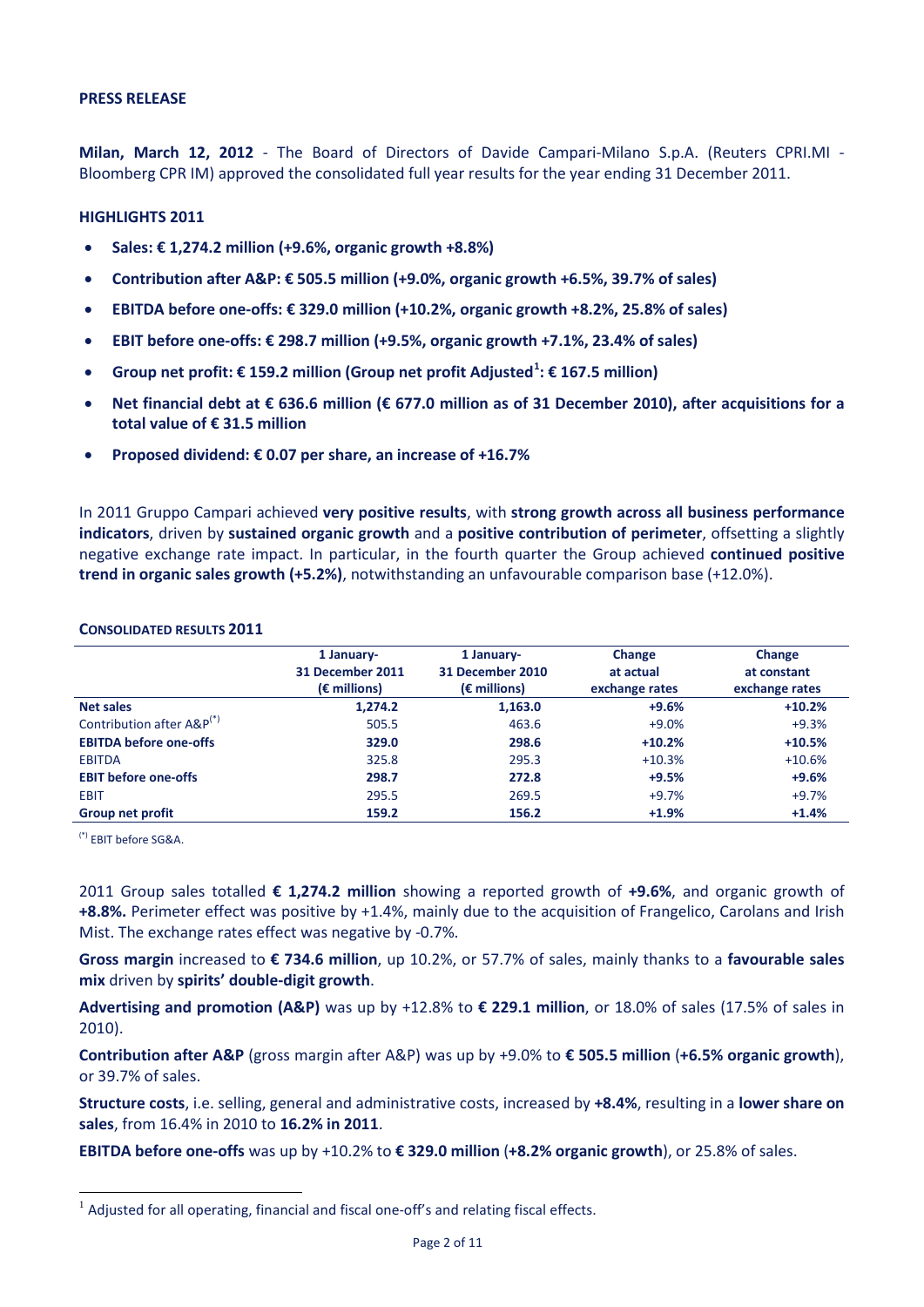**EBITDA** reached **€ 325.8 million**, an increase of +10.3%.

**EBIT before one-offs** rose by +9.5% to **€ 298.7 million** (**+7.1% organic growth**), or 23.4% of sales.

**EBIT** reached **€ 295.5 million**, an increase of +9.7%.

**Net financing costs** for 2011 stood at **€ 43.2 million**, a rise of € 5.7 million in 2010. The rise in interest payments is mainly due to the Group's **higher average debt level** as a result of acquisitions.

**Profit before tax** reached € 250.6 million (+7.6%; +7.2% at constant exchange rates).

**Group net profit** reached € 159.2 million, up +1.9% (+1.4% at constant exchange rates) after taking into higher interest and tax charges as well as negative fiscal one-offs of € 4.7 million. **Rectified for all operating, financial and fiscal one-off's,** the **Group net income reached € 167.5 million**, or 13.1% of sales.

As of 31 December 2011, **net financial debt** stood at **€ 636.6 million** (€ 677.0 million as of 31 December 2010), after acquisitions (in particular the Russian distribution company Vasco and the Brazilian brand Sagatiba) for a total value of € 31.5 million (including estimated value of put option and earn out's).

#### **CONSOLIDATED SALES OF 2011**

Looking at sales **by region** in 2011, the **Americas** (**the largest region**, accounting for 33.5% of total Group sales) posted **overall growth of +5.4%**, with an **organic increase of +9.4%**, a negative perimeter effect of -0.4%, and a negative exchange rate effect of -3.6%. In the Americas, sales in the **US market** (19.8% of total Group sales), registered an **organic increase of +3.3%**, thanks to the **Wild Turkey franchise** and **SKYY Infusions**; as a result of a negative perimeter effect of -1.9% (due to termination of Tullamore Dew and Cutty Sark agencies) and a negative exchange rate effect of -4.2%, the overall change was -2.8%. Sales in **Brazil** (8.3% of total Group sales) grew overall by +9.2%, due to an **organic growth of +8.9%**, driven by **Campari, Dreher, SKYY Vodka** and **Cynar**, and an exchange rate effect of +0.4%. Sales in the **other Americas grew by +40.8%**, with an **organic growth of +42.9%**, mainly driven by **Argentina** (driven by Cinzano, Campari e Old Smuggler), **Canada** (driven by SKYY Vodka and Wild Turkey) and **Mexico** (driven by a very positive performance of SKYY ready-to-drink's), a perimeter effect of +7.1% and an exchange rate effect of -9.2%.

The **Italian market** (31.6% of total Group sales) recorded a total growth of **+1.3%**, attributable to **organic growth (+1.4%)**, and a negative perimeter effect of -0.1%. The organic growth was driven by the strong momentum in **Aperol** and **Campari**, **both brands achieving record sales in Italy in 2011**, and the launch of Aperol Spritz single serve home edition which more than offset a soft performance of the other single serve Campari Soda and Crodino brands.

Sales in the **rest of Europe** (25.7% of total Group sales) increased by **+18.6%**, driven by **organic growth** of **+12.6%**, a positive perimeter effect of +5.3% and a positive exchange rate effect of +0.7%. Notably, organic performance was driven by **Germany** (**+23.0%**), mainly thanks to the **continued growth of Aperol**. **Positive results** were also achieved in other key European markets, particularly **Russia**, **Austria** and **Benelux**.

Sales in the **rest of the world** (including GTR), which accounted for 9.2% of total Group sales, grew by **+39.2%**  overall, with a **positive organic change of +28.3%**, mainly driven by very good consumption trends in the whole brand portfolio of the newly established Australian subsidiary, a positive perimeter effect of +4.4%, and a positive exchange rate effect of +6.5%. **South Africa** and **GTR** contributed to the positive performance in this region.

Looking at sales by business segment, **spirits** (76.6% of total sales, up from 75.4% in 2010) **grew +11.3%**, the combined result of **strong organic growth of +10.5%**, a positive perimeter effect of +1.5% and a negative exchange rate effect of -0.8%.

**Aperol**, **now the Group's largest brand** by sales value, of which more than half is achieved outside Italy, continued its **very strong momentum** (**+38.9%** at constant exchange rates) thanks to a **sustained progression** in **Germany** and **Austria** and **other European markets** where it was recently launched and continued **double digit growth in Italy**. Moreover, it is worth mentioning the **successful launch of Aperol Spritz** single serve home edition (not included in the Aperol brand performance above), the new single serve product introduced in Italy and Austria at the beginning of 2011 and exclusively distributed in the off premise channel with the **objective to strengthen the home consumption of aperitifs**. **Campari** brand sales **increased by +5.6%** at constant exchange rates (**+5.8%** at actual exchange rates), thanks to positive performances in **Italy** and **Brazil**,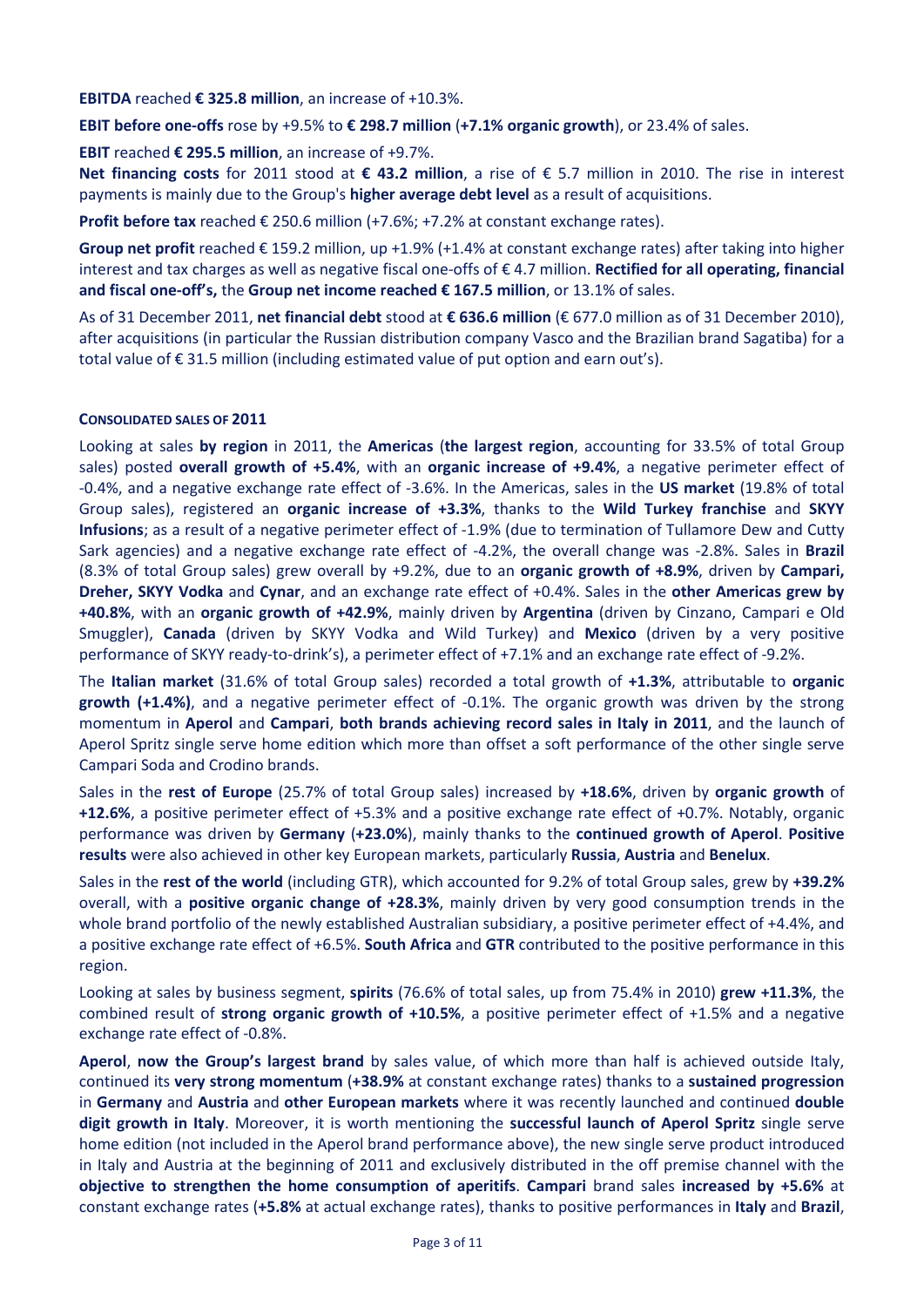plus a good progression in **Argentina** and the **US**. **SKYY** sales **grew by +2.2%** at constant exchange rates (**-1.7%**  at actual exchange rates), driven by the **strong growth of Infusions** in the US, a still highly competitive vodka market. Moreover, **SKYY** achieved a **good performance in key international markets**, particularly **Brazil**. The **Wild Turkey** franchise sales grew by **+25.4%** overall at constant exchange rates (**+26.8%** at actual exchange rates), driven by the **positive performance of all the brands in key markets**. Notably, **Wild Turkey bourbon** grew by **+7.0%** with positive results in the US, Australia and Japan; **American Honey** grew by **+33.5%** in US and Australia, whilst **Wild Turkey ready-to-drink** achieved **excellent growth** in Australia and New Zealand. **Brazilian brands** were up by **+4.8%** at constant exchange rates (**+5.2%** at actual exchange rates), mainly driven by **Dreher**. **GlenGrant** was up by **+0.9%** at constant exchange rates (**+1.2%** at actual exchange rates) and the **tequilas** were up by **+3.7%** at constant exchange rates (**-0.7%** at actual exchange rates), driven by the good performance of **Espolón**. **Frangelico, Carolans** and **Irish Mist** registered a good performance and overall sales of € 56.2 million in 2011. **Campari Soda** recorded a decrease of **-2.1%** at constant exchange rates, as a consequence of continued weakness in the Italian day bars channel.

**Wines**, which accounted for 14.5% of total sales, increased by +5.8%, due to the combination of an **organic performance of +5.6%,** a perimeter effect of +0.7% and an exchange rate effect of -0.5%.

**Cinzano vermouths** grew by **+23.9%** at constant exchange rates (+20.5% at actual exchange rates) driven largely by **Russia** and **Argentina**. **Cinzano sparkling wines** sales increased by **+3.4%** at constant exchange rates (**+3.7%** at actual exchange rates), thanks to a good performance in the key German market and other international markets, more than compensating softer performance in Italy and Russia. The **Other sparkling wines** declined by **-2.1%**, as a result of flat performance of **Riccadonna**, positive trend of **Mondoro** in Russia and a slowdown of Odessa, ahead of overall brand re-positioning in domestic market (Ukraine). **Still wines**  (including **Sella&Mosca**, **Enrico Serafino, Teruzzi&Puthod**) declined by **-2.1%** at constant exchange due to the weakness in the Italian on premise channel. The perimeter effect was determined by the new still wines agency brands.

**Soft drinks** (7.7% of total sales) decreased by -0.3%, as a result of positive growth in carbonated drinks (+9.9%) and a decline of -3.3% registered in **Crodino** sales, as a consequence of continued weakness in the Italian day bar channel.

#### **CONCLUSION AND OUTLOOK 2011**

Full year 2011 results confirm the **solid underlying trends of Gruppo Campari**, thanks to the **good performance of the key product and market combinations**. The significant **investments in marketing** and in **route-to-market**, coupled with **product innovation** and **acquisitions**, further strengthened Gruppo Campari's business, broadening its development opportunities.

Whilst the traditionally small first quarter is expected to be soft in 2012 due to a very tough comparison base and some isolated events (a slow start in Brazil, following a price increase introduced in January 2012, and the potential effects of a commercial dispute in Germany), which are expected to be recovered in the remaining and more significant part of the year, the Group's expectations for the full year 2012 **remain cautiously optimistic**. Notably, **strong business fundamentals are expected to continue supporting the Group positive overall momentum** and help overcome the challenges created by the weak macroeconomic environment, strained credit situation and business transitions (particularly Russia). Moreover, the **Group remains confident of the medium to long term potential of its key growth engines**.

#### **OTHER RESOLUTIONS**

**Dividend**. The Board of Directors has voted to propose to the Shareholders' meeting a **full year dividend per share of € 0.07 (with an increase of 16.7% vs. the 2010 dividend of € 0.06).** The dividend will be paid on 24 May 2012 with the prior detachment of coupon no. 9 on 21 May 2012.

**Own shares**. The Board of Directors has approved a resolution to be presented to the Shareholders' meeting authorising the purchase and/or sale of own shares, mainly to be used to service the stock option plans. The authorisation concerns the purchase and/or sale of shares, which, including existing own shares, shall not exceed a maximum of 10% of the share capital. The authorisation will remain valid until 30 June 2013. The unit price for the purchase and/or sale of own shares will not differ by more than 25% (whether upwards or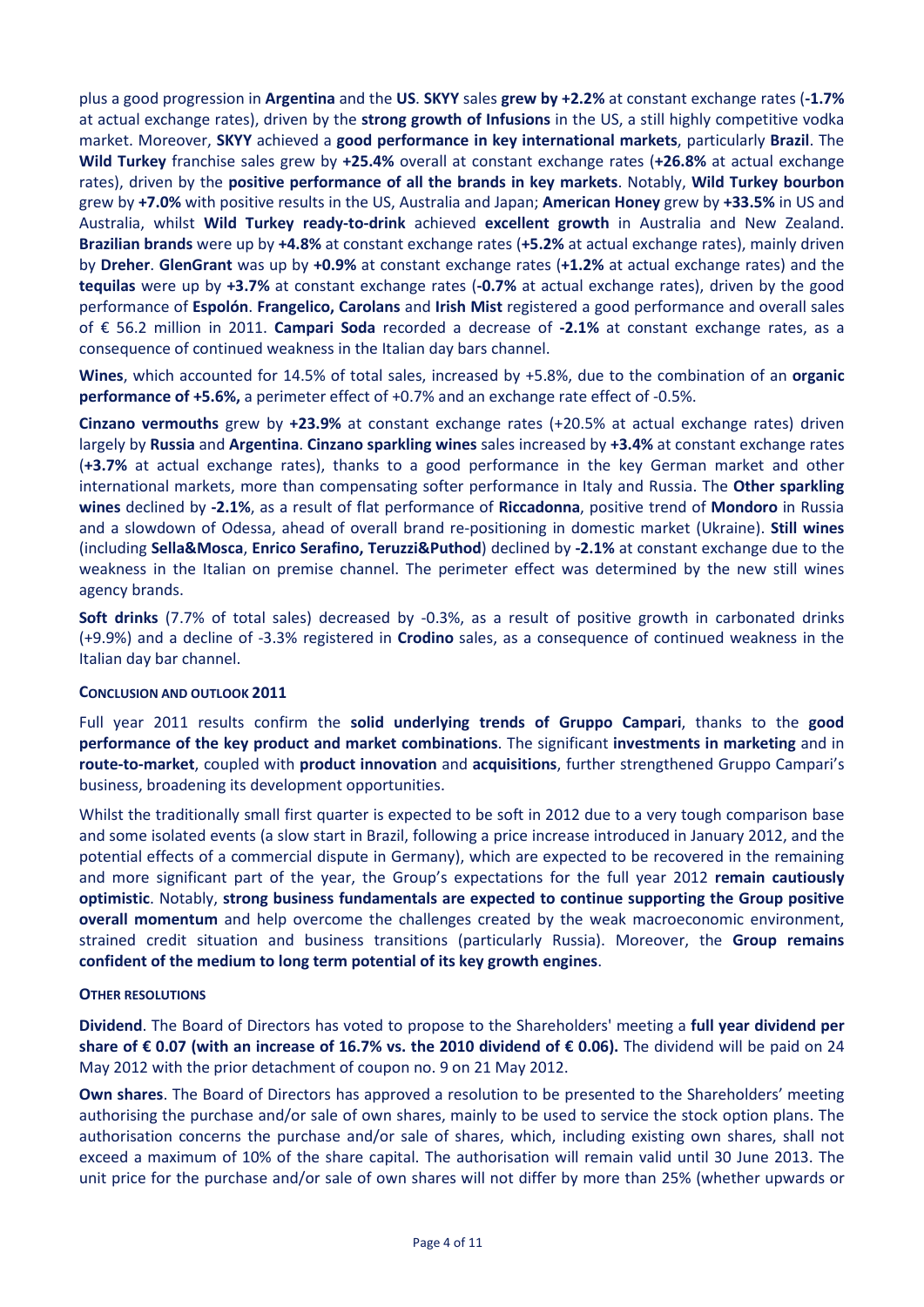downwards) from the weighted average price in the three stock market trading sessions prior to each transaction.

**Stock options**. The Board of Directors has approved a resolution to be presented to the Shareholders' meeting approving a stock option plan pursuant to Art. 114-bis of the Consolidated Law on Financial Intermediation and in accordance with the stock option master plan approved by the Board of Directors of 18 March 2009 and by the Shareholders' meeting of 30 April 2009. The company will in due course and pursuant to applicable law (article 84-bis, Consob Regulation no. 11971/99) disclose an information document regarding the new stock option plan.

**Report on Corporate Governance and Ownership Structure** and **Code of Ethics**. The Board of Directors by adopting the Report on Corporate Governance and Ownership Structure resolved the acknowledgement of the amendments to the Code of Conduct for Listed Companies introduced in December 2011. Moreover, the Board of Directors approved some amendments to the Code of Ethics in force since 2004.

*The Executive responsible for preparing Davide Campari-Milano S.p.A.'s financial reports, Paolo Marchesini, certifies pursuant to article 154 bis, paragraph 2 of the Legislative Decree 58/1998 - that the accounting disclosures in this statement correspond to the accounting documents, ledgers and entries.*

*The consolidated results and the draft financial statements of Davide Campari-Milano S.p.A. as of 31 December 2011 are currently under audit, to date not yet completed.* 

#### *ANALYST CONFERENCE CALL*

At **1:00 pm (CET) today, Monday, March 12, 2012**, Campari's management will hold a conference call to present the Group's 2011 results. To participate, please dial one of the following numbers:

• **from Italy: 02 8058 811 from abroad: +44 1212 818003**

The **presentation slides** can be downloaded before the conference call from the main investor relations page on Gruppo Campari's website, at

http://www.camparigroup.com/en/investors/home.jsp

A **recording of the conference call** will be available from Monday, March 12 until Monday, March 19, 2012. To listen to it, please call the following number:

• **from Italy: 02 72495**

• **from abroad: +44 1212 818005**

(access code: **717#**).

#### **FOR FURTHER INFORMATION**

**Investor enquiries: Media enquiries: Chiara Garavini Chiara Bressani** Tel.: +39 02 6225 330 Tel.: +39 02 6225 206 Email[: chiara.garavini@campari.com](mailto:chiara.garavini@campari.com) www.camparigroup.com Email: [chiara.bressani@campari.com](mailto:chiara.bressani@campari.com)

**Alex Balestra** Tel. : +39 02 6225 364 Email[: alex.balestra@campari.com](mailto:alex.balestra@campari.com)

**Giorgia Bazurli** Tel. : +39 02 6225 548 Email[: giorgia.bazurli@campari.com](mailto:giorgia.bazurli@campari.com)

http://www.camparigroup.com/en/investors/home.jsp [http://www.camparigroup.com/en/press\\_media/image\\_gallery/group\\_images.jsp](http://www.camparigroup.com/en/press_media/image_gallery/group_images.jsp)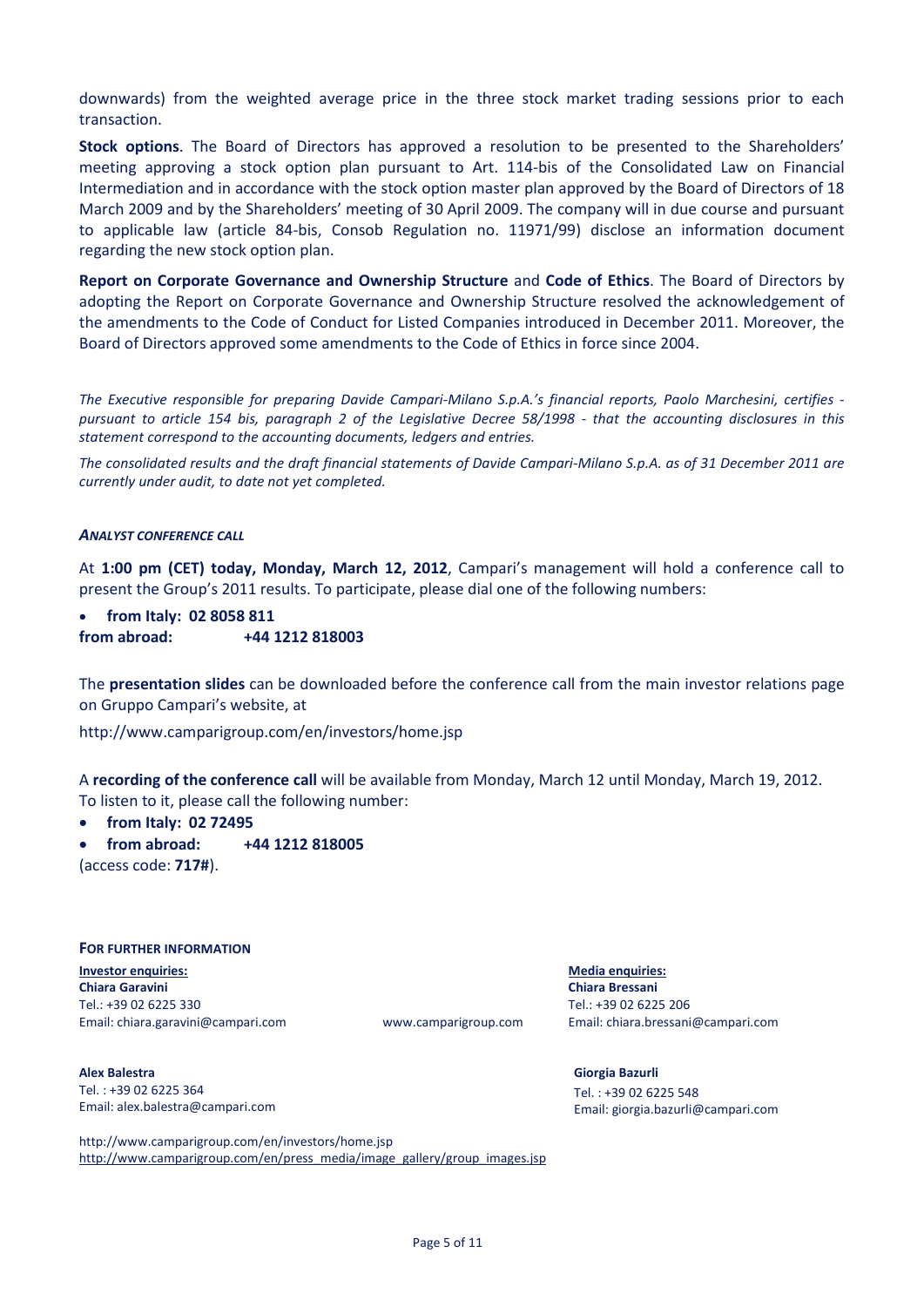#### **ABOUT GRUPPO CAMPARI**

Davide Campari-Milano S.p.A., together with its affiliates ('Gruppo Campari'), is a major player in the global beverage sector, trading in over 190 nations around the world with a leading position in the Italian and Brazilian markets and a strong presence in the USA and Continental Europe. The Group has an extensive portfolio that spans three business segments: spirits, wines and soft drinks. In the spirits segment its internationally renowned brands, such as [Campari,](http://www.campari.com/) Carolans, [SKYY Vodka](http://www.skyy.com/) and Wild Turkey stand out. It also has leading regional brands includin[g Aperol,](http://www.aperol.com/) [Cabo Wabo,](http://www.cabowabo.com/) [Campari Soda,](http://www.camparisoda.it/) Cynar, Frangelico, [Glen Grant,](http://www.glengrant.com/) [Ouzo 12,](http://www.ouzo12.gr/) [X-Rated](http://www.xratedfusion.com/) Fusion Liqueur, Zedda Piras and the local Brazilian brands Dreher, Old Eight and Drury's. Its wine segment boasts the global brand [Cinzano,](http://www.cinzano.com/) as well as important regional brands including Liebfraumilch, Mondoro, Odessa, Riccadonna, Sella&Mosca and Teruzzi&Puthod. The soft drinks segment comprises the non-alcoholic aperitif [Crodino](http://www.crodino.it/) and Lemonsoda as well as its respective line extension dominating the Italian market. The Group employs over 2,200 people. The shares of the parent company, Davide Campari-Milano S.p.A. (Reuters CPRI.MI - Bloomberg CPR IM), are listed on the Italian Stock Exchange. [www.camparigroup.com](http://www.camparigroup.com/)

**- Appendix to follow -**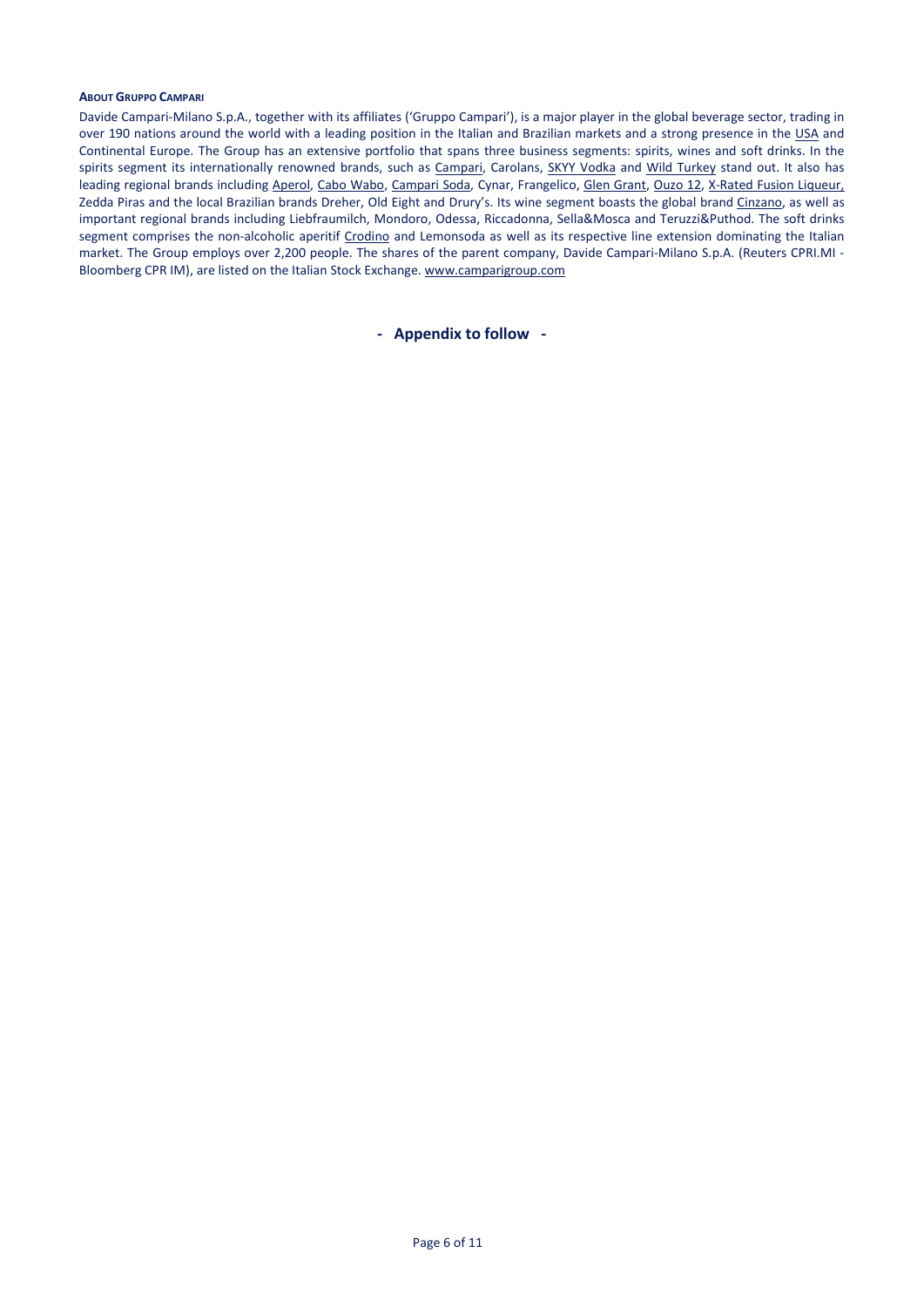# **GRUPPO CAMPARI**

# **Consolidated net revenues by geographic area**

|                                 | 1 January-31 December 2011 |        | 1 January-31 December 2010 | %      |        |
|---------------------------------|----------------------------|--------|----------------------------|--------|--------|
|                                 | $\epsilon$ million         | %      | $\epsilon$ million         | %      | change |
| Americas                        | 427.0                      | 33.5%  | 405.3                      | 34.8%  | 5.4%   |
| Italy                           | 402.6                      | 31.6%  | 397.3                      | 34.2%  | 1.3%   |
| <b>Rest of Europe</b>           | 328.1                      | 25.7%  | 276.7                      | 23.8%  | 18.6%  |
| Rest of the world and duty free | 116.5                      | 9.2%   | 83.7                       | 7.2%   | 39.2%  |
| Total                           | 1.274.2                    | 100.0% | 1,163.0                    | 100.0% | 9.6%   |

|                                 |                       | <b>Organic</b> |                        |                             |
|---------------------------------|-----------------------|----------------|------------------------|-----------------------------|
| Breakdown of % change           | <b>Total % change</b> | growth         | <b>External growth</b> | <b>Exchange rate effect</b> |
| Americas                        | 5.4%                  | 9.4%           | $-0.4%$                | $-3.6%$                     |
| Italy                           | 1.3%                  | 1.4%           | $-0.1%$                | 0.0%                        |
| Rest of Europe                  | 18.6%                 | 12.6%          | 5.3%                   | 0.7%                        |
| Rest of the world and duty free | 39.2%                 | 28.3%          | 4.4%                   | 6.5%                        |
| <b>Total</b>                    | 9.6%                  | 8.8%           | 1.4%                   | $-0.7%$                     |

# **Consolidated net revenues by segment**

|                | 1 January-31 December 2011 |        | 1 January-31 December 2010 | %      |         |
|----------------|----------------------------|--------|----------------------------|--------|---------|
|                | $\epsilon$ million         | %      | $\epsilon$ million         | %      | change  |
| <b>Spirits</b> | 975.1                      | 76.6%  | 876.4                      | 75.4%  | 11.3%   |
| Wines          | 185.1                      | 14.5%  | 175.0                      | 15.0%  | 5.8%    |
| Soft drinks    | 98.2                       | 7.7%   | 98.5                       | 8.5%   | $-0.3%$ |
| Other revenues | 15.8                       | 1.2%   | 13.1                       | 1.1%   | 20.0%   |
| Total          | 1.274.2                    | 100.0% | 1,163.0                    | 100.0% | 9.6%    |

|                       |                | <b>Exchange rate</b> |                        |         |
|-----------------------|----------------|----------------------|------------------------|---------|
| Breakdown of % change | Total % change | growth               | <b>External growth</b> | effect  |
| <b>Spirits</b>        | 11.3%          | 10.5%                | 1.5%                   | $-0.8%$ |
| <b>Wines</b>          | 5.8%           | 5.6%                 | 0.7%                   | $-0.5%$ |
| Soft drinks           | $-0.3%$        | $-0.4%$              | 0.0%                   | 0.1%    |
| Other revenues        | 20.0%          | 8.3%                 | 13.4%                  | $-1.7%$ |
| <b>Total</b>          | 9.6%           | 8.8%                 | 1.4%                   | $-0.7%$ |

# **Contribution after A&P by segment**

|                |                    | 1 January-31 December 2011 |                    | 1 January-31 December 2010 | %       |
|----------------|--------------------|----------------------------|--------------------|----------------------------|---------|
|                | $\epsilon$ million | %                          | $\epsilon$ million | %                          | change  |
| <b>Spirits</b> | 416.3              | 82.3%                      | 375.4              | 81.0%                      | 10.9%   |
| <b>Wines</b>   | 49.3               | 9.8%                       | 46.9               | 10.1%                      | 5.2%    |
| Soft drinks    | 36.8               | 7.3%                       | 39.1               | 8.4%                       | $-5.9%$ |
| Other revenues | 3.1                | 0.6%                       | 2.2                | 0.5%                       | 37.3%   |
| <b>Total</b>   | 505.5              | 100.0%                     | 463.6              | 100.0%                     | 9.0%    |

|                              |                | <b>Exchange rate</b> |                        |         |
|------------------------------|----------------|----------------------|------------------------|---------|
| <b>Breakdown of % change</b> | Total % change | growth               | <b>External growth</b> | effect  |
| <b>Spirits</b>               | 10.9%          | 7.7%                 | 3.5%                   | $-0.3%$ |
| <b>Wines</b>                 | 5.2%           | 5.4%                 | $-0.7%$                | 0.5%    |
| Soft drinks                  | $-5.9%$        | $-6.1%$              | 0.0%                   | 0.2%    |
| Other revenues               | 37.7%          | 35.8%                | 7.2%                   | $-5.7%$ |
| <b>Total</b>                 | 9.0%           | 6.5%                 | 2.8%                   | $-0.2%$ |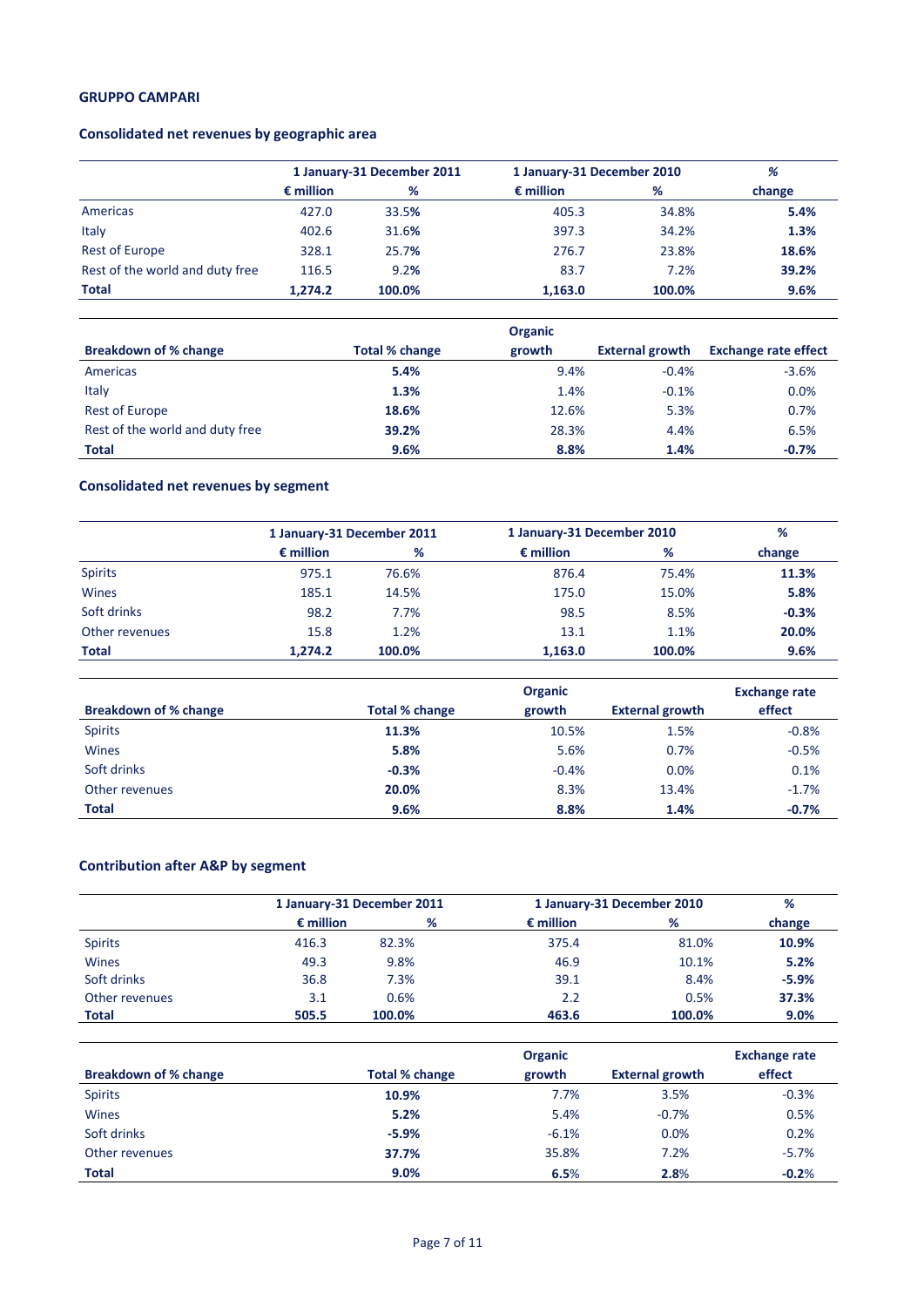#### **Consolidated income statement**

|                                            | 1 January-31 December |          | 1 January-31 December |          | %      |
|--------------------------------------------|-----------------------|----------|-----------------------|----------|--------|
|                                            | 2011                  |          | 2010                  |          |        |
|                                            | $\epsilon$ million    | %        | $\epsilon$ million    | %        | change |
| Net sales $\sqrt[11]{1}$                   | 1,274.2               | 100.0%   | 1,163.0               | 100.0%   | 9.6%   |
| Total cost of goods sold <sup>(2)</sup>    | (539.6)               | $-42.3%$ | (496.2)               | $-42.7%$ | 8.7%   |
| <b>Gross profit</b>                        | 734.6                 | 57.7%    | 666.8                 | 57.3%    | 10.2%  |
| Advertising and promotion                  | (229.1)               | $-18.0%$ | (203.2)               | $-17.5%$ | 12.8%  |
| <b>Contribution after A&amp;P</b>          | 505.5                 | 39.7%    | 463.6                 | 39.9%    | 9.0%   |
| $SG&A^{(3)}$                               | (206.8)               | $-16.2%$ | (190.8)               | $-16.4%$ | 8.4%   |
| <b>EBIT before one-off's</b>               | 298.7                 | 23.4%    | 272.8                 | 23.5%    | 9.5%   |
| One off's                                  | (3.1)                 | $-0.2%$  | (3.3)                 | $-0.3%$  |        |
| <b>Operating profit = EBIT</b>             | 295.5                 | 23.2%    | 269.5                 | 23.2%    | 9.7%   |
| Net financing costs                        | (43.2)                | $-3.4%$  | (37.5)                | $-3.2%$  | 15.1%  |
| One off's financial expenses               | (1.9)                 | $-0.1%$  | 1.9                   | 0.2%     |        |
| Income from associates                     | (0.4)                 | $-0.0%$  | (0.6)                 | $-0.1%$  |        |
| Put option                                 | 0.5                   | 0.0%     | (0.3)                 | 0.0%     |        |
| Profit before taxes and minority interests | 250.6                 | 19.7%    | 232.9                 | 20.0%    | 7.6%   |
| <b>Taxes</b>                               | (90.9)                | $-7.1%$  | (76.2)                | $-6.6%$  | 19.2%  |
| <b>Net profit</b>                          | 159.8                 | 12.5%    | 156.7                 | 13.5%    | 1.9%   |
| <b>Minority interests</b>                  | (0.6)                 | $-0.0%$  | (0.5)                 | 0.0%     |        |
| <b>Group net profit</b>                    | 159.2                 | 12.5%    | 156.2                 | 13.4%    | 1.9%   |
| Depreciation and amortisation              | (30.3)                | $-2.4%$  | (25.8)                | $-2.2%$  | 17.4%  |
| <b>EBITDA before one-off's</b>             | 329.0                 | 25.8%    | 298.6                 | 25.7%    | 10.2%  |
| <b>EBITDA</b>                              | 325.8                 | 25.6%    | 295.3                 | 25.4%    | 10.3%  |

(1) Net of discounts and excise duties.

(2) Includes cost of material, production and logistics costs.

(3) Includes selling. general and administrative costs.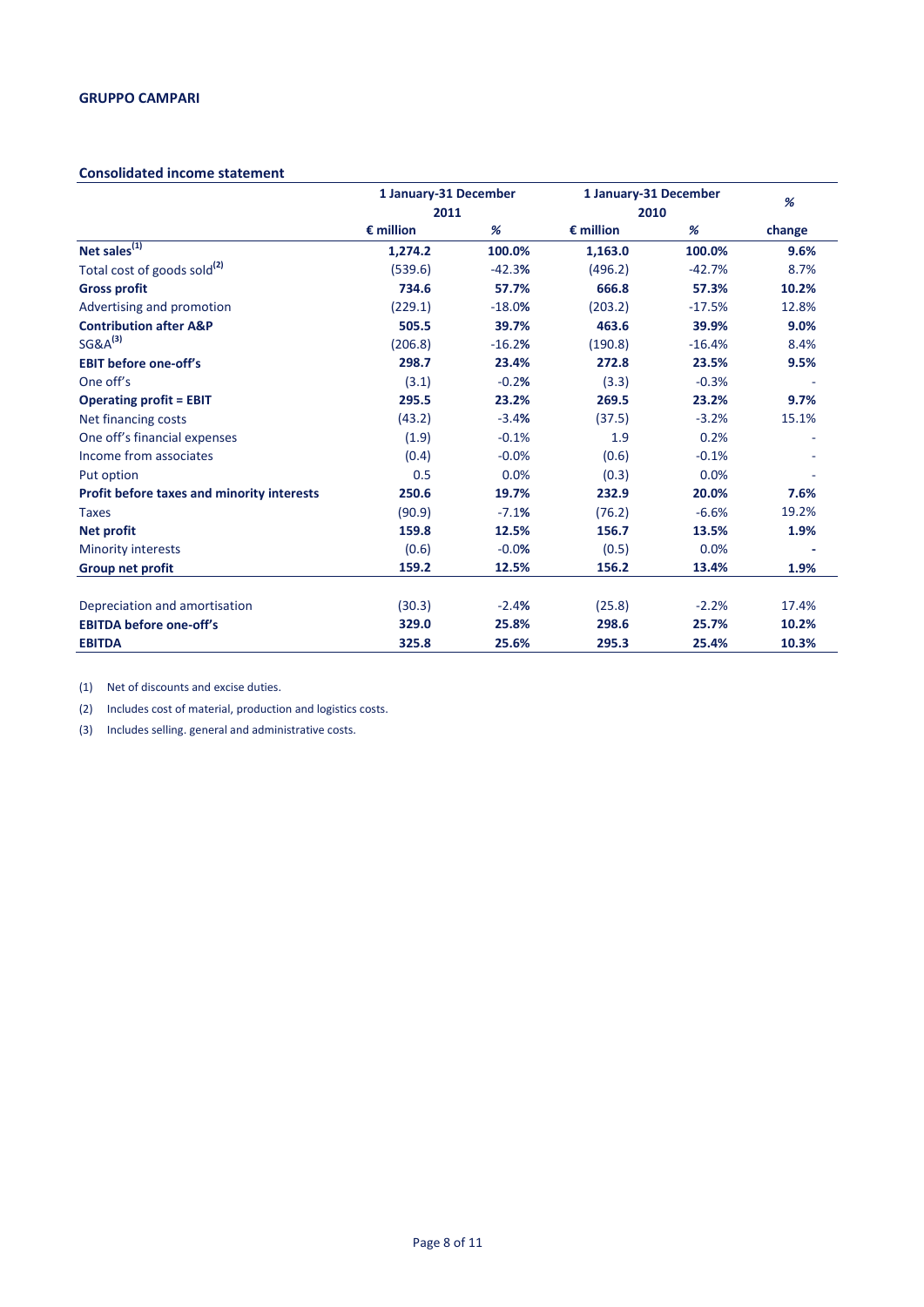## **GRUPPO CAMPARI**

#### **Consolidated balance sheet**

|                                            | <b>31 December 2011</b> | 31 December 2010   |
|--------------------------------------------|-------------------------|--------------------|
| <b>ASSETS</b>                              | $\epsilon$ million      | $\epsilon$ million |
| <b>Non-current assets</b>                  |                         |                    |
| Net tangible fixed assets                  | 320.6                   | 325.7              |
|                                            | 17.4                    | 18.1               |
| <b>Biological assets</b>                   | 0.6                     | 0.6                |
| Property                                   | 1,448.6                 | 1,409.1            |
| <b>Goodwill and trademarks</b>             | 21.0                    | 18.8               |
| Intangible assets                          | 0.0                     |                    |
| Interests in associates                    |                         |                    |
| Pre-paid taxes                             | 6.5                     | 8.4                |
| Other non-current assets                   | 17.1                    | 6.7                |
| <b>Total non-current assets</b>            | 1,831.8                 | 1,787.4            |
| <b>Current assets</b>                      |                         |                    |
| Inventories                                | 331.3                   | 294.9              |
| Trade receivables                          | 278.0                   | 269.4              |
| <b>Financial receivables</b>               | 1.8                     | 1.6                |
| Cash and cash equivalents                  | 414.2                   | 259.7              |
| Receivables for income taxes               | 17.8                    | 5.8                |
| Other receivables                          | 23.9                    | 21.1               |
| <b>Total current assets</b>                | 1,066.9                 | 852.5              |
| Non-current assets for sale                | 2.3                     | 11.2               |
| <b>Total assets</b>                        | 2,901.0                 | 2,651.1            |
| LIABILITIES AND SHAREHOLDERS' EQUITY       |                         |                    |
| Shareholders' equity                       |                         |                    |
| Share capital                              | 58.1                    | 58.1               |
| <b>Reserves</b>                            | 1,305.6                 | 1,191.8            |
| Group's shareholders' equity               | 1,363.7                 | 1,249.9            |
| <b>Minority interests</b>                  | 3.7                     | 3.0                |
| <b>Total shareholders' equity</b>          | 1,367.5                 | 1,252.9            |
| <b>Non-current liabilities</b>             |                         |                    |
| <b>Bonds</b>                               | 787.8                   | 846.3              |
| Other non-current financial payables       | 37.1                    | 34.3               |
| Staff severance funds                      | 8.8                     | 9.8                |
| <b>Risks funds</b>                         | 7.1                     | 19.6               |
| Deferred tax                               | 144.4                   | 114.0              |
| <b>Total non-current liabilities</b>       | 985.2                   | 1,024.0            |
| <b>Current liabilities</b>                 |                         |                    |
| Short term debt banks                      | 144.9                   | 38.4               |
| Other financial payables                   | 103.2                   | 22.9               |
| Trade payables                             | 166.8                   | 187.4              |
| Payables for taxes                         | 34.6                    | 28.7               |
| Other current liabilities                  | 98.9                    | 96.8               |
| <b>Total current liabilities</b>           | 548.4                   | 374.2              |
| Total liabilities and shareholders' equity | 2,901.0                 | 2,651.1            |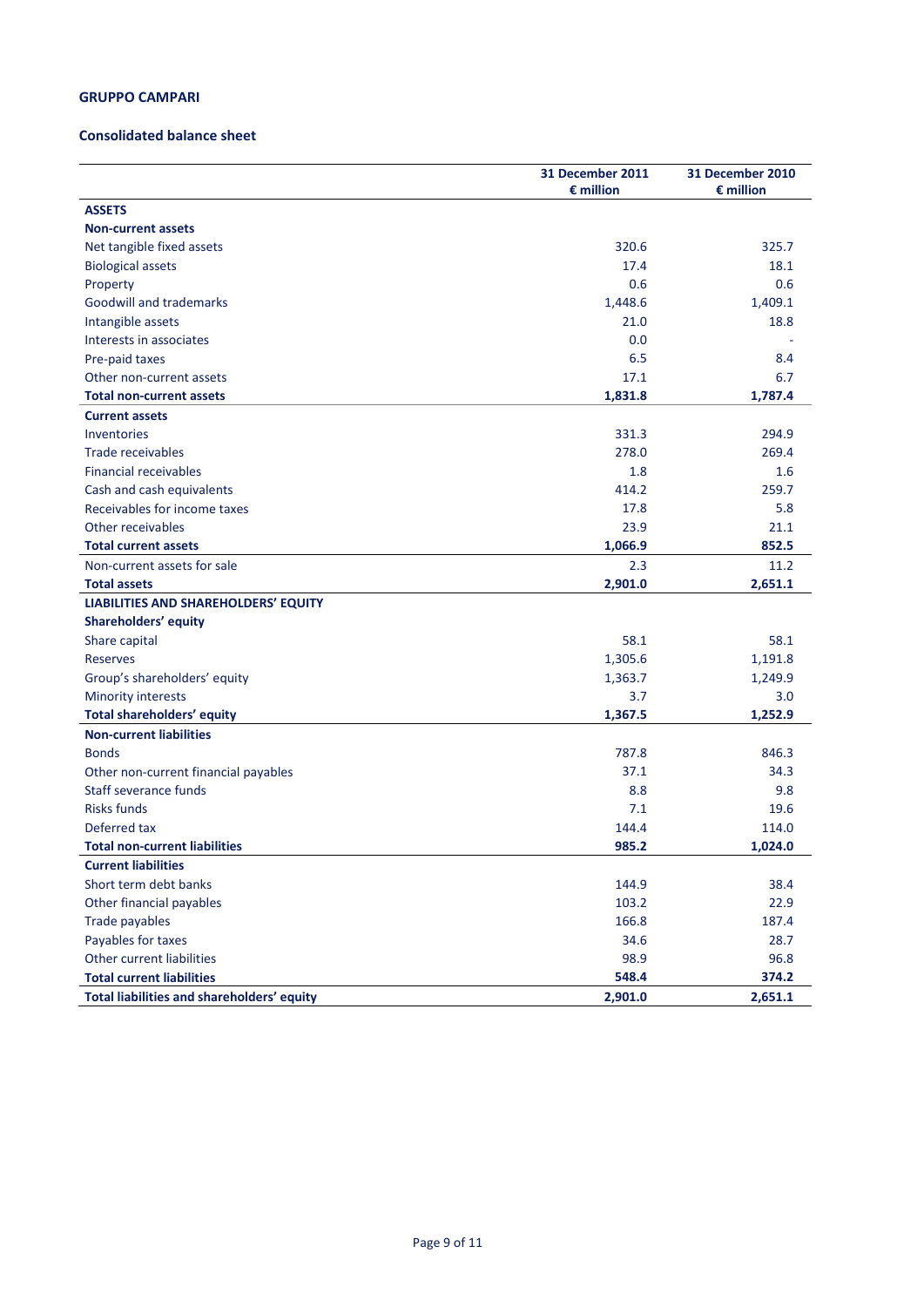## **GRUPPO CAMPARI**

#### **Consolidated cash flow statement**

|                                                          | 31 December 2011   | 31 December 2010   |
|----------------------------------------------------------|--------------------|--------------------|
|                                                          | $\epsilon$ million | $\epsilon$ million |
| <b>EBIT</b>                                              | 295.5              | 269.5              |
| Amortisation and depreciation                            | 30.3               | 25.8               |
| Other changes in non-cash items                          | 5.0                | 9.4                |
| Change in non financial assets and payables              | (0.3)              | 5.5                |
| Taxes on income paid                                     | (68.0)             | (50.0)             |
| Cash flow from operating activities                      |                    |                    |
| before change in operating working capital               | 262.5              | 260.2              |
| Net change in operating working capital                  | (60.1)             | (29.6)             |
| Cash flow from operating activities                      | 202.5              | 230.6              |
| Net interest paid                                        | (41.6)             | (38.9)             |
| Cash flow from investing activities                      | (24.9)             | (59.7)             |
| <b>Free cash flow</b>                                    | 136.0              | 132.0              |
| <b>Acquisitions</b>                                      | (26.0)             | (149.6)            |
| Other changes                                            | (20.9)             | 2.2                |
| Dividends paid                                           | (34.6)             | (34.6)             |
| <b>Cash flow from other activities</b>                   | (81.5)             | (182.0)            |
| Exchange rate differences and other movements            | (9.7)              | (9.7)              |
| Change in net financial position                         |                    |                    |
| as a result of operating activities                      | 44.7               | (59.7)             |
|                                                          |                    |                    |
| Future exercise for put options and payment of earn outs | (4.3)              | 13.5               |
| Change in net financial position                         | 40.4               | (46.2)             |
| Net financial position at start of period                | (677.0)            | (630.8)            |
| Net financial position at end of period                  | (636.6)            | (677.0)            |